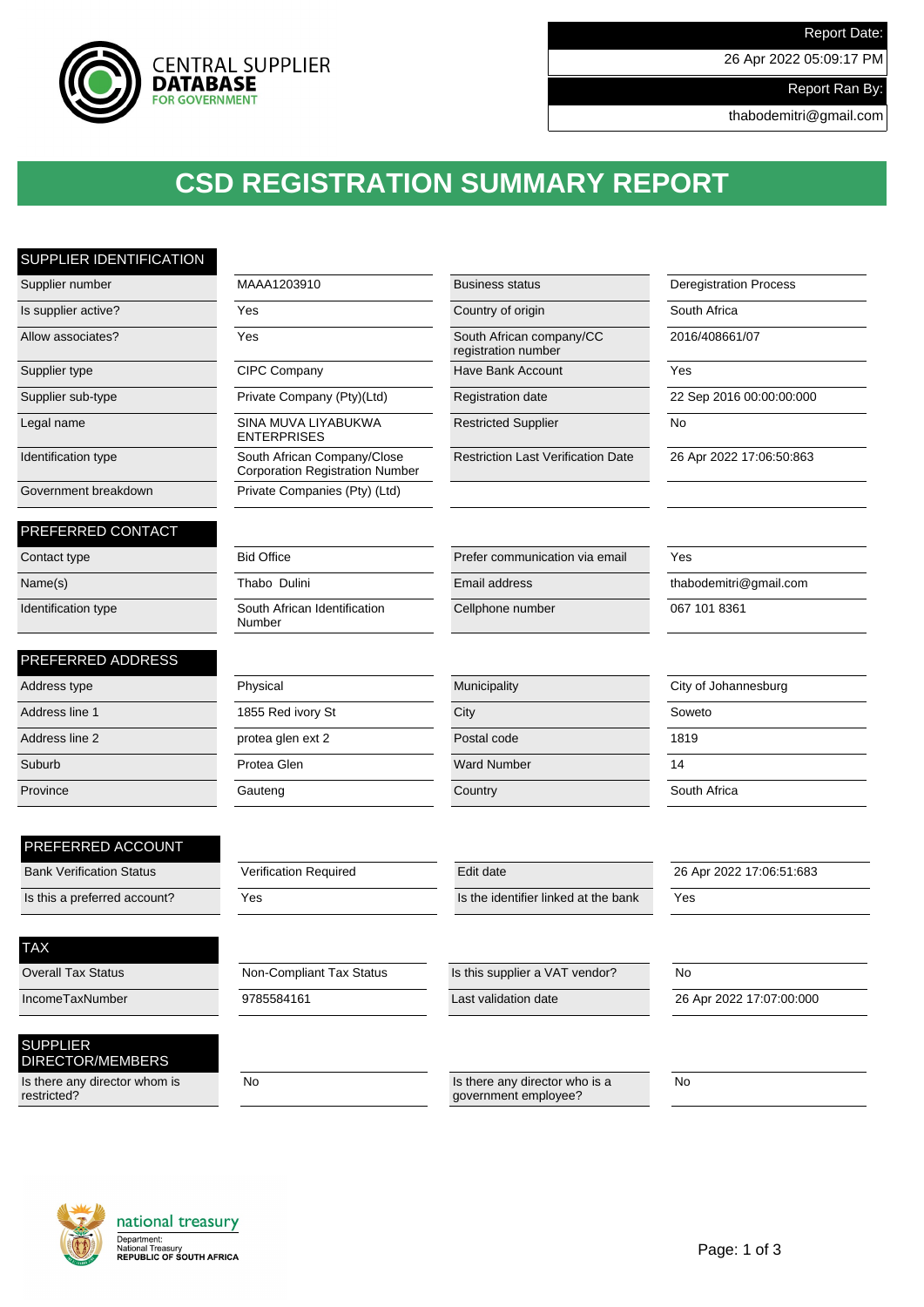

26 Apr 2022 05:09:17 PM

Report Ran By:

thabodemitri@gmail.com

| <b>CSD REGISTRATION SUMMARY REPORT</b>      |                                                                                             |                                         |                              |  |
|---------------------------------------------|---------------------------------------------------------------------------------------------|-----------------------------------------|------------------------------|--|
| SUPPLIER COMMODITIES                        |                                                                                             |                                         |                              |  |
| Commodity family                            | Heavy construction services;<br>Specialized trade construction<br>and maintenance services; |                                         |                              |  |
| <b>BBBEE INFORMATION</b>                    |                                                                                             |                                         |                              |  |
| Certificate Type                            | Sworn Affidavit                                                                             | Certificate Issue Date                  | 18 Apr 2022 00:00:00:000     |  |
| <b>BBBEE Status Level Of</b><br>Contributor | Level 4 Contributor                                                                         | Certificate Expiry Date                 | 17 Apr 2023 00:00:00:000     |  |
| <b>Status</b>                               | Active                                                                                      | <b>Verification Status</b>              | Manual verification required |  |
| <b>DEMOGRAPHIC</b><br><b>INFORMATION</b>    |                                                                                             |                                         |                              |  |
| Gender demographics available?              | Yes                                                                                         | Youth demographics available?           | Yes                          |  |
| Military veteran demographics<br>available? | <b>No</b>                                                                                   | Disabilities demographics<br>available? | <b>No</b>                    |  |

*The CSD does not automatically verify foreign company registration number, international securities identification number, foreign identification numbers, foreign passport numbers, work permit numbers, foreign bank accounts, B-BBEE, demographic and accreditation information. Organs of State are required to manually verify this information with the applicable verification institutions as per their current policies and procedures.*